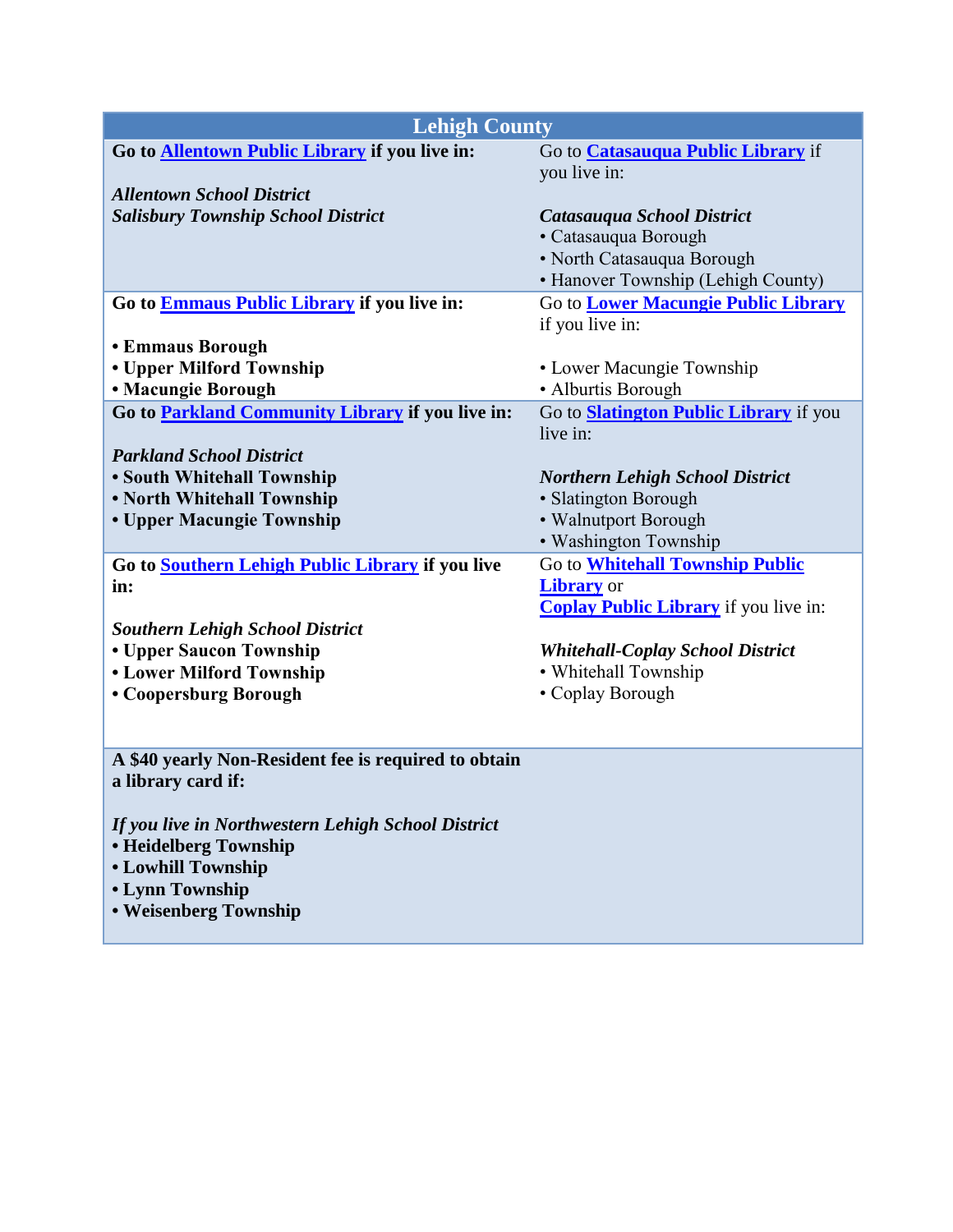| <b>Northampton County</b>                                                                                                                                                                                     |                                                                                                                                                                  |  |
|---------------------------------------------------------------------------------------------------------------------------------------------------------------------------------------------------------------|------------------------------------------------------------------------------------------------------------------------------------------------------------------|--|
| Go to Bethlehem Area Public Library if you<br>live in:                                                                                                                                                        | Go to <b>Easton Area Public Library</b> if you live<br>in:                                                                                                       |  |
| • Bethlehem (city)<br><b>• Bethlehem Township</b><br>• Hanover Township (Northampton County)<br>• Fountain Hill Borough (Lehigh County)                                                                       | <b>Easton Area School District</b><br>• Easton (city)<br>· Riegelsville Borough<br>• Forks Township<br>• Lower Mount Bethel Township (part)<br>• Palmer Township |  |
| Go to Memorial Library of Nazareth if you<br>live in:                                                                                                                                                         | Go to Mary Meuser Memorial Library if<br>you live in:                                                                                                            |  |
| • Nazareth Borough<br>• Upper Nazareth Township<br><b>• Lower Nazareth Township</b><br><b>• Bushkill Township</b>                                                                                             | <b>Wilson Area School District</b><br>· Glendon Borough<br>• West Easton Borough<br>• Wilson Borough<br>· Williams Township                                      |  |
| Go to Northampton Area Public Library if<br>you live in:                                                                                                                                                      | Go to <b>Bangor Public Library</b> if you live in:<br>• Bangor                                                                                                   |  |
| <b>Northampton Area School District</b><br>• Northampton Borough<br>• Bath Borough<br>• Chapman Quarries Borough<br>· Allen Township<br><b>• East Allen Township</b><br>• Lehigh Township<br>• Moore Township | • East Bangor<br>• Portland<br>• Roseto<br>• Upper Mount Bethel Township<br>• Washington Township<br>• Lower Mount Bethel Township (part)                        |  |
| Go to Hellertown Area Public Library if you live in:<br>• Hellertown Borough<br><b>• Lower Saucon Township</b>                                                                                                |                                                                                                                                                                  |  |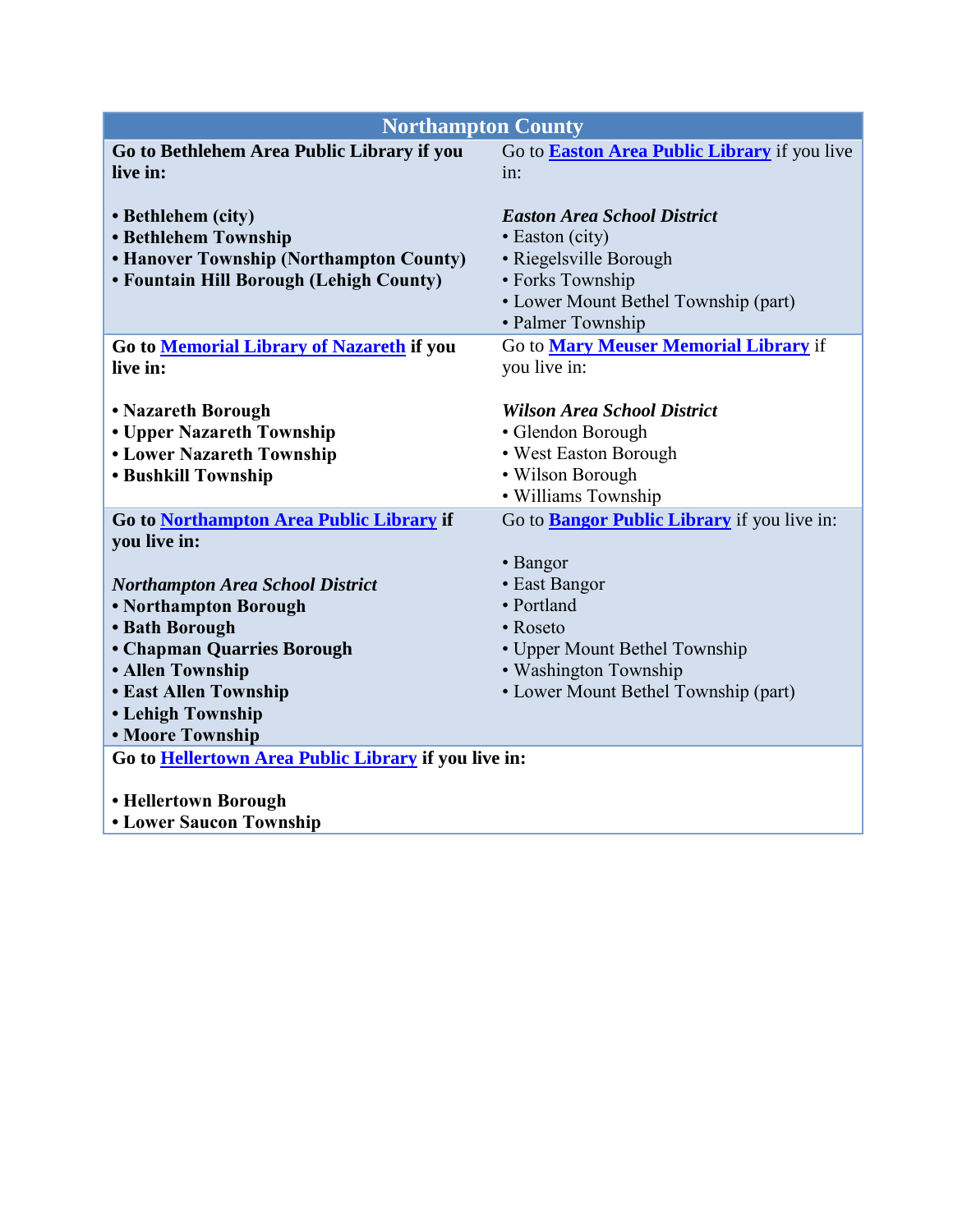| <b>Carbon County</b>                                                                             |                                           |  |
|--------------------------------------------------------------------------------------------------|-------------------------------------------|--|
| Go to <b>Dimmick Memorial Library if you live</b> Go to <b>Palmerton Library</b> if you live in: |                                           |  |
| in:                                                                                              |                                           |  |
|                                                                                                  | <b>Palmerton Area School District</b>     |  |
| • Nesquehoning                                                                                   | • Palmerton Borough                       |  |
| <b>Jim Thorpe School District</b>                                                                | • Bowmanstown Borough                     |  |
| • Jim Thorpe Borough                                                                             | • Towamensing Township                    |  |
| • Penn Forest Township                                                                           | • Lower Towamensing Township              |  |
| <b>• Lower Kidder Township</b>                                                                   |                                           |  |
| Go to Lehighton Area Memorial Library if                                                         | Go to Weatherly Area Community Library if |  |
| you live in:                                                                                     | you live in:                              |  |
|                                                                                                  |                                           |  |
| <b>Lehighton Area School District</b>                                                            | <b>Weatherly Area School District</b>     |  |
| • Lehighton Borough                                                                              | • East Side Borough                       |  |
| • Weissport Borough                                                                              | • Upper Kidder Township                   |  |
| • Parryville Borough                                                                             | • Lausanne Township                       |  |
| <b>• Mahoning Township</b>                                                                       | • Lehigh Township                         |  |
| • Franklin township                                                                              | • Packer Township                         |  |
| <b>• East Penn Township</b>                                                                      | • Weatherly Borough                       |  |
| Go to Panther Valley Public Library if you live in:                                              |                                           |  |
|                                                                                                  |                                           |  |
| • Lansford Borough                                                                               |                                           |  |
| • Summit Hill Borough                                                                            |                                           |  |
|                                                                                                  |                                           |  |
|                                                                                                  |                                           |  |